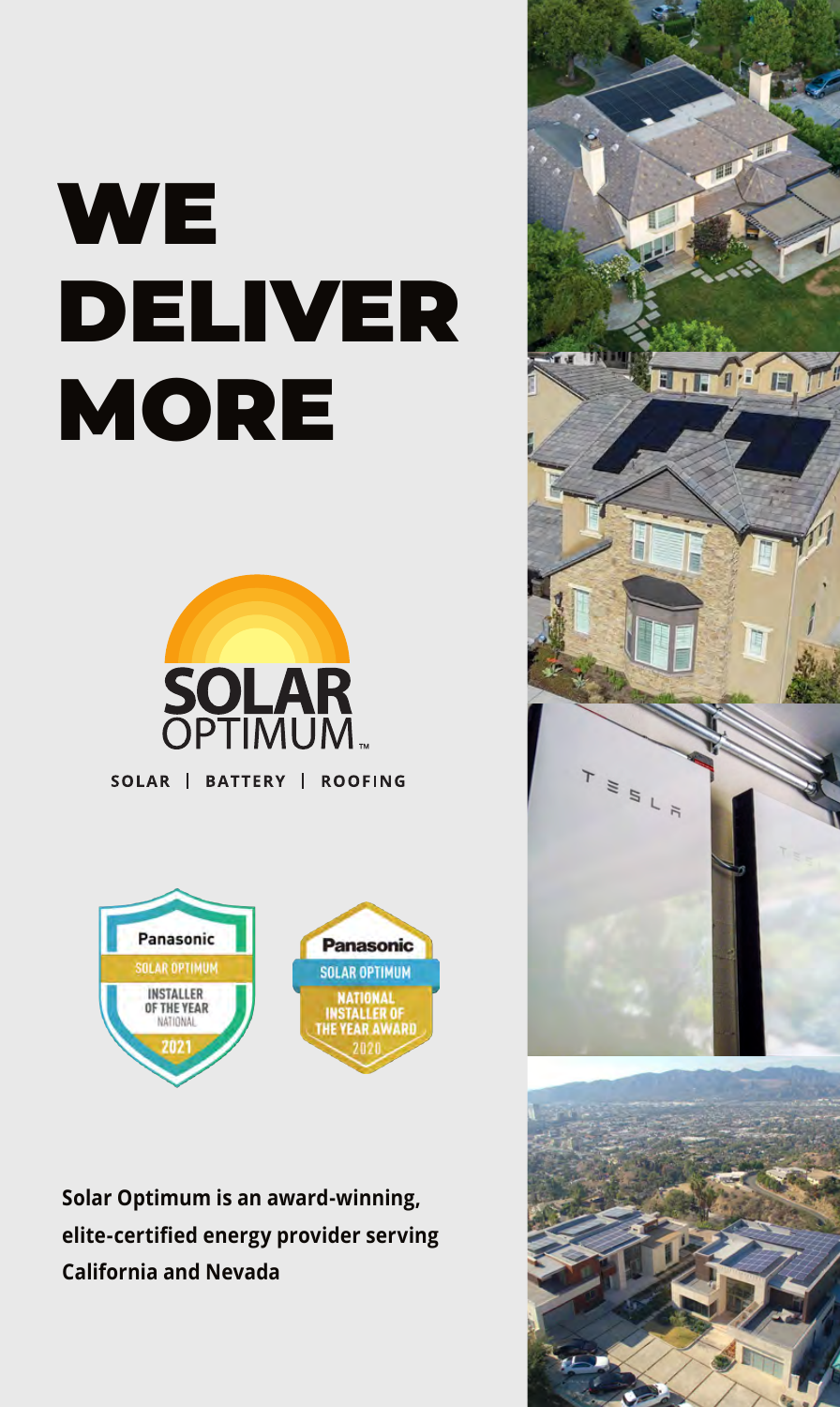### WE DELIVER ON INTEGRITY

#### **2021 & 2020 PANASONIC NATIONAL INSTALLER OF THE YEAR**

Solar Optimum has once again earned the 2021 Panasonic National Installer of the Year, an award that we have now won in back-to-back years. We were the only company named National Installer of Year in two consecutive years (2021 and 2020), an award no other solar company can claim!



# WE DELIVER AWARD-WINNING DEVELOPER & INSTALI

#### **#1 IN SOLAR POWER WORLD RANKINGS**

Solar Optimum was ranked #1 Solar and Storage installer and #2 Commercial Developer by Solar Power World Magazine in 2021\*— the industry's leading source for technology, development and solar and battery storage installation news.



\*2021 California rankings

# WE DELIVER ON TRUSTWORTHINESS

#### **HIGHEST LEVEL OF ELITE CERTIFICATIONS**

We are the only installer with the highest level of Elite manufacturer certifications from industry-leading brands like Panasonic, REC Solar, Enphase, Unirac, Tesla Energy and GAF, proving that we perform our job with integrity, trust, and reliability.







**Enphase** Platinum **Installer** 





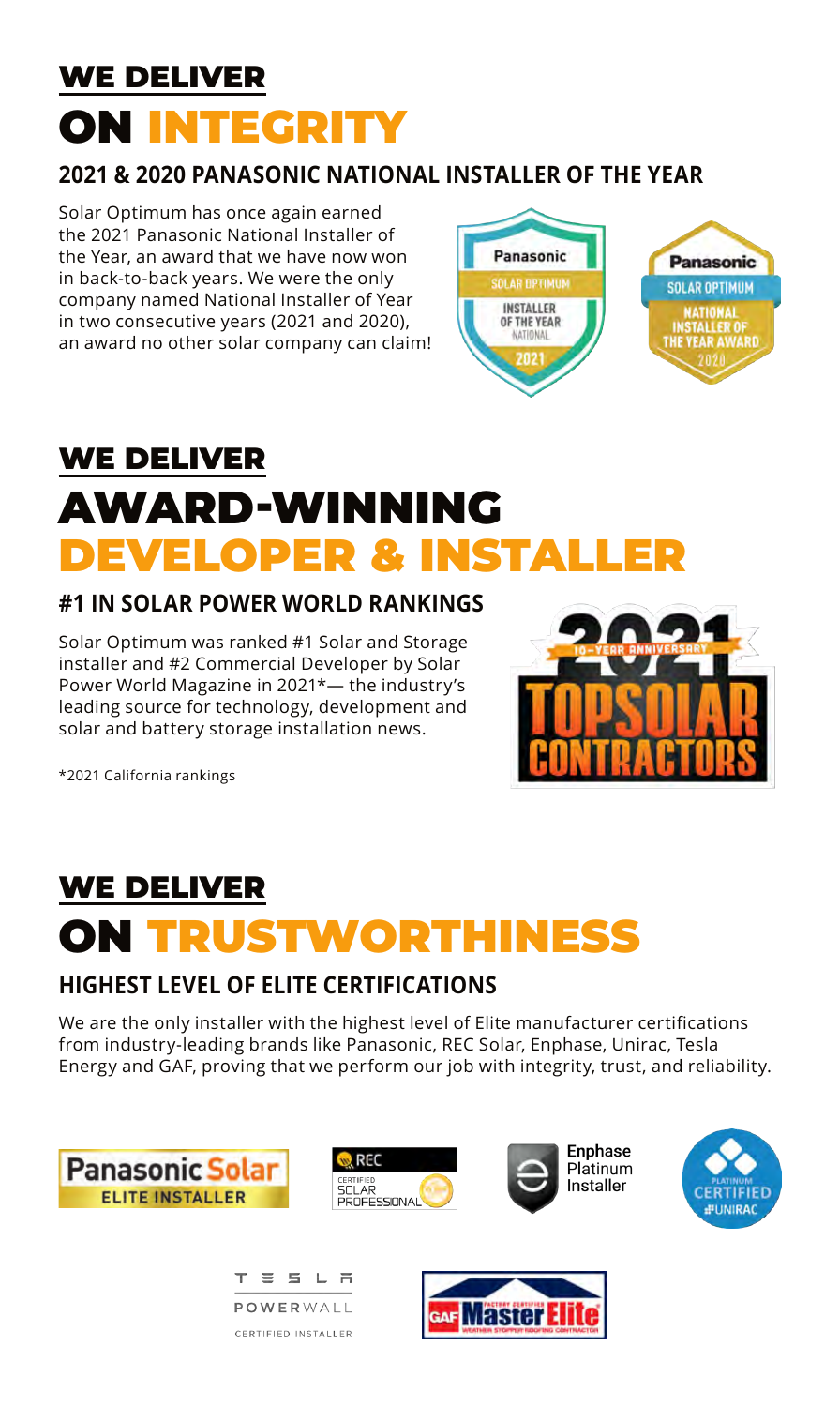# WE DELIVER EXCEPTIONAL WARRANTIES

#### **UNMATCHED 25-YEAR, 6-POINT WARRANTY GUARANTEE**

Our installations are designed to overproduce – and we are transparent as daylight with everything we do. That's why we are able to offer unmatched, industry-leading 25-year warranties for residential installations on panels, inverter, workmanship, roof, racking, and performance guarantee.



### WE DELIVER CUSTOMER SATISFACTION

### **A+ REPORT CARD ON REVIEWS**

We are a customer-centric company, and we know that putting the customer first is the only way to do business. Since 2008, we have consistently delivered on exceptional customer service. That's why we rate as an A-plus, 5-star installer across all consumer review sites.

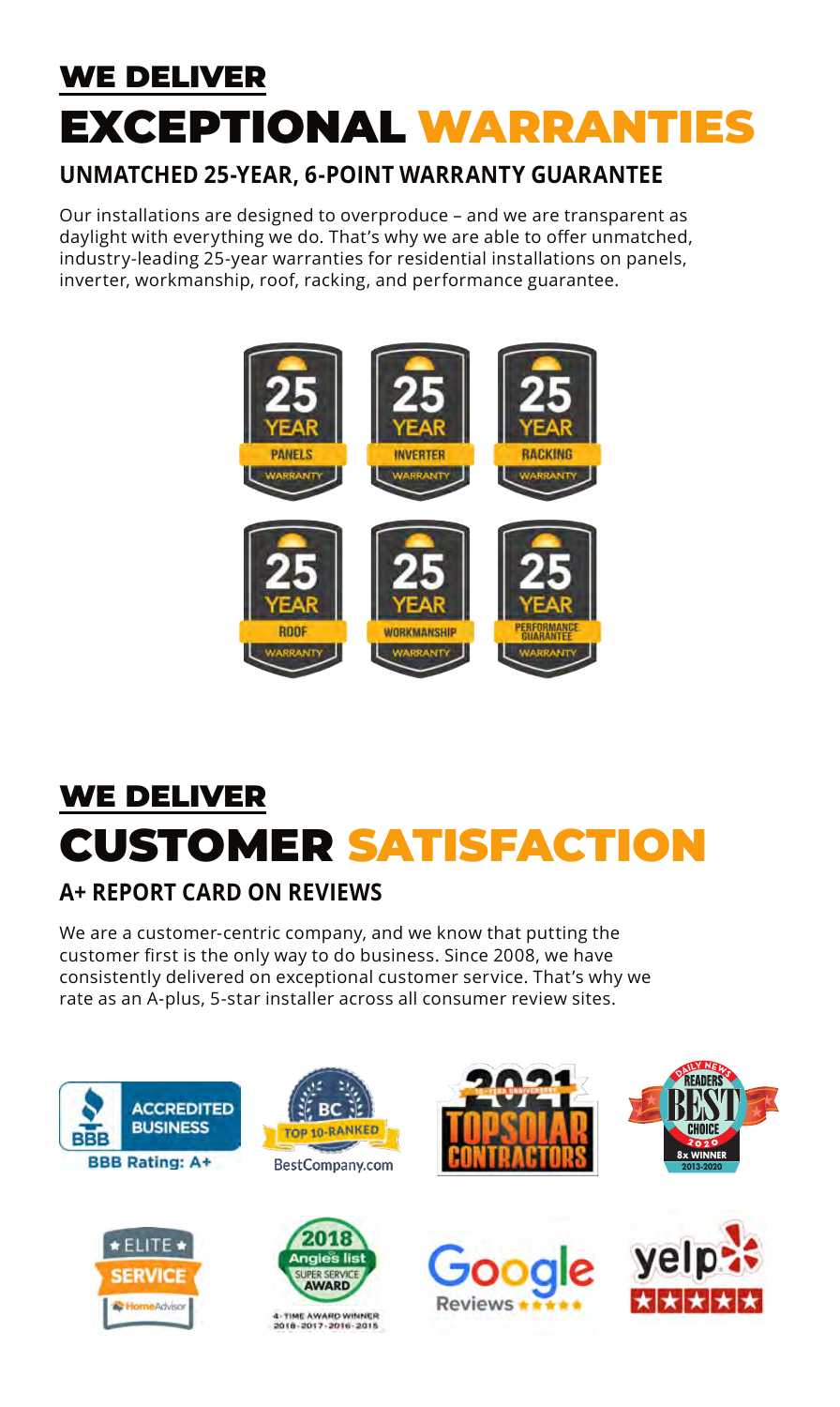### WE DELIVER ENERGY PEACE OF MIND

#### **HOME BATTERY STORAGE**

We are among a select group of solar energy providers who are certified dealers and installers of both Tesla Powerwall and Enphase IQ Home Battery. Our mission is to help homeowners become energy independent, and offering the best storage solutions on the market is a big step in reaching that goal.



# WE DELIVER ENERGY EFFICIENT ROOFING

#### **GAF MASTER ELITE CONTRACTOR**

Solar Optimum has constructed a team of highly skilled and experienced installers. We offer the best roofing products in the industry for full and partial re-roofing projects, and we are proud to be a GAF Master Elite Contractor for residential roofing—an honor only shared by 2 percent of roofing contractors in the entire United States.

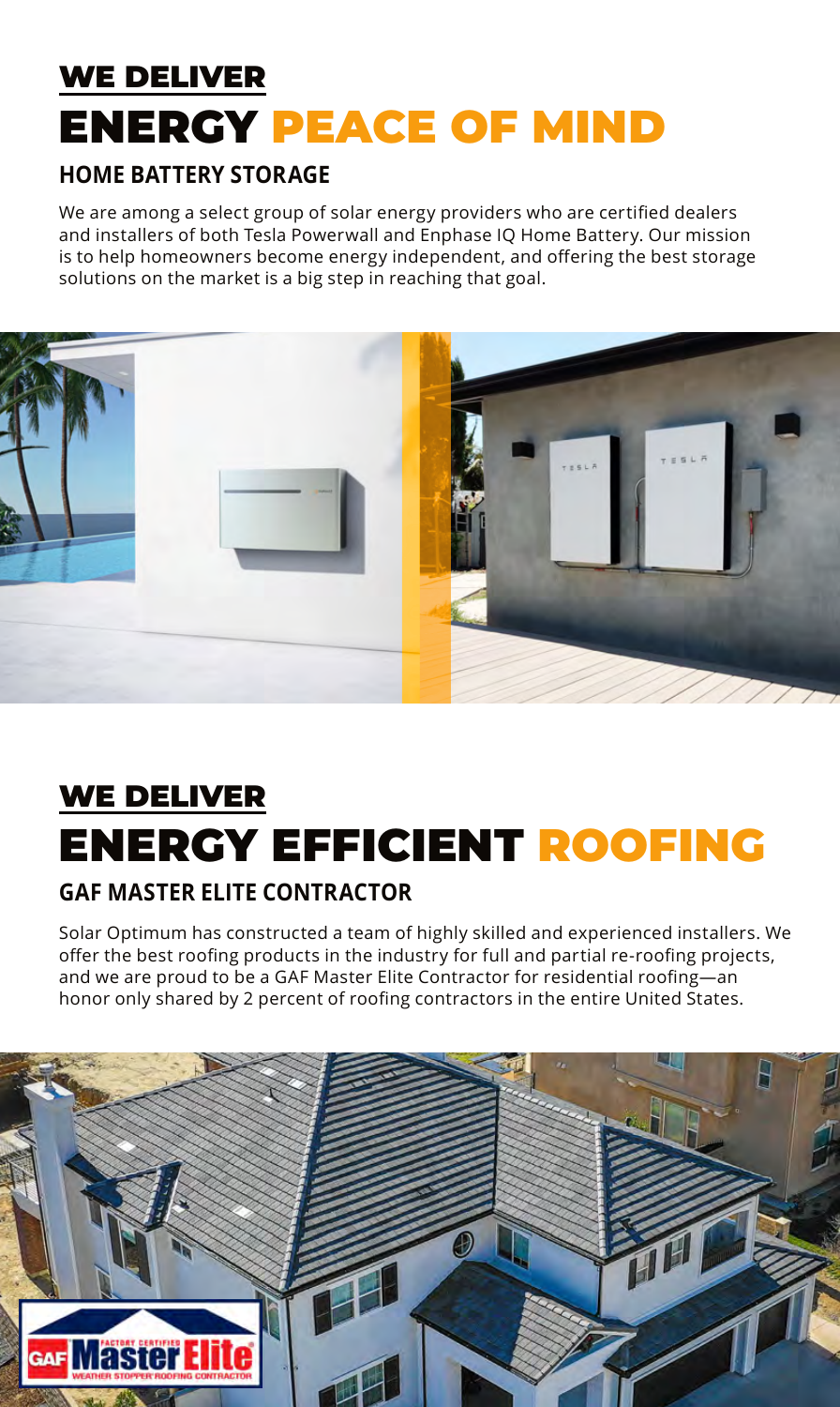### WE DELIVER SOLID EXPERTISE

#### **THE ENERGY EXPERTS**

For 15 years, we have served thousands of homeowners and businesses. Our executive team has more than 1,000 years of combined experience, and we have installed well over 200 MW since 2008.

# WE DELIVER HIGHER PRODUCTION

#### **8% MORE PRODUCTIVITY**

We know what it takes to design and install a dependable, highly efficient solar system. Our engineers have routinely designed complete systems that yield as much as 8% more productivity than was guaranteed by our individual component manufacturers.

### WE DELIVER ON RELIABILITY

#### **A RECORD 95% FIRST-TIME INSPECTION APPROVAL**

Our deep experience, reliable workmanship, and elite certifications are all products of our relentless pursuit of getting it right the first time. This mindset has earned us a prestigious reputation in the industry—which is proven by our 95% first-time inspection track record!



**800.552.9970 SolarOptimum.com info@solaroptimum.com** 614 W. Colorado Street, Glendale, CA 91204 6745 S. Eastern Ave. Unit 2, Las Vegas NV 89119